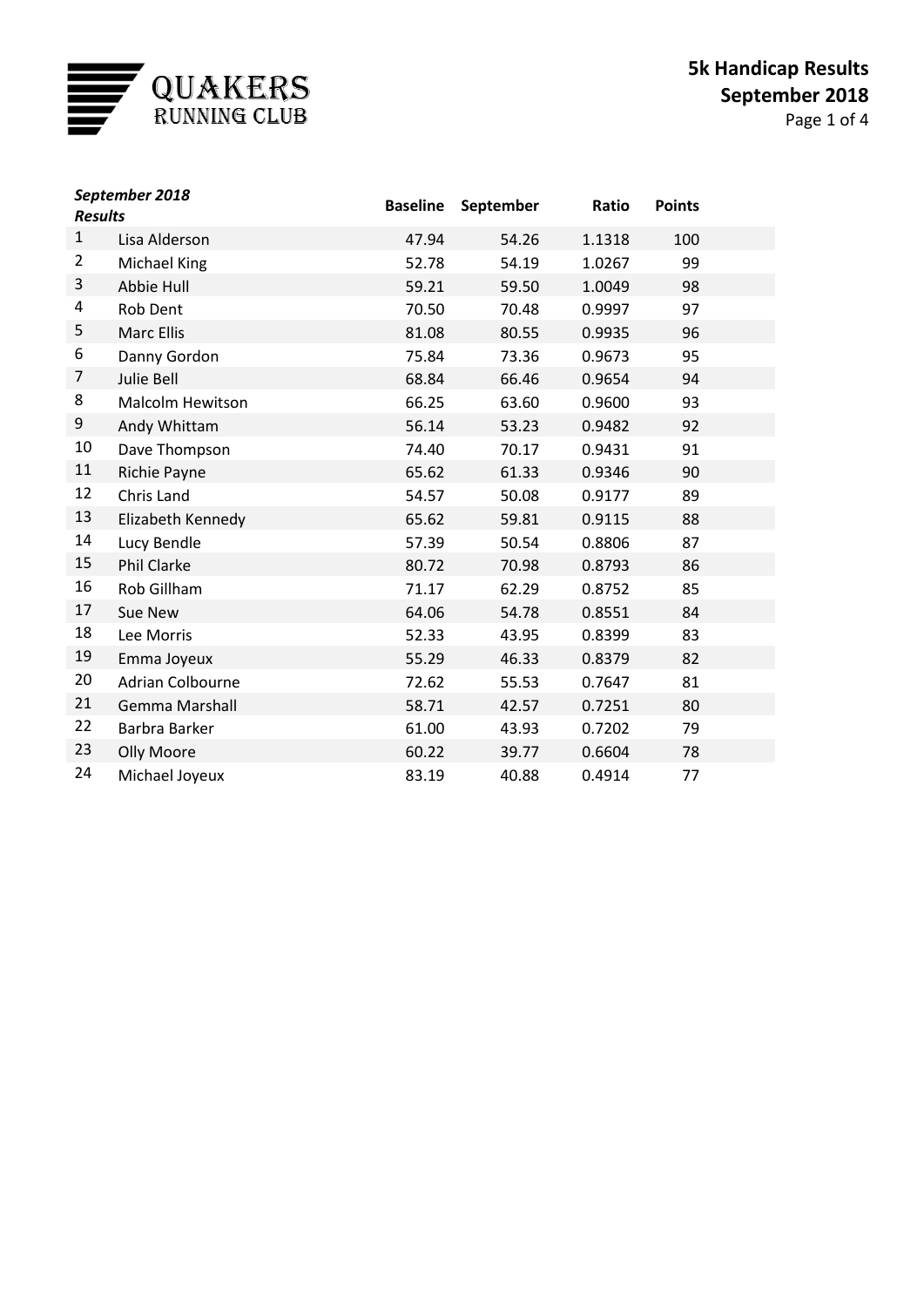

## *September 2018 Cumulative*

| <b>Scores</b><br><b>Results</b> |                         | Jan              | Feb       | Mar              | Apr         | May         | Jun         | Jul              | Aug         | Sep              | <b>Total</b> |
|---------------------------------|-------------------------|------------------|-----------|------------------|-------------|-------------|-------------|------------------|-------------|------------------|--------------|
| 1                               | Danny Gordon            | 85               | 76        | 90               | 82          | 89          | 86          | 88               | 93          | 95               | 784          |
| $\overline{2}$                  | Julie Bell              | 84               | 75        | 91               | 84          | 87          | 87          | 86               | 92          | 94               | 780          |
| 3                               | Andy Whittam            | 100              | 97        | 97               | 92          | $\mathbf 0$ | 80          | 87               | 90          | 92               | 735          |
| 4                               | Abbie Hull              | 95               | 96        | 99               | 98          | $\mathbf 0$ | $\mathbf 0$ | 99               | 99          | 98               | 684          |
| 5                               | Lisa Alderson           | 88               | 87        | $\mathbf 0$      | 93          | 96          | 99          | 100              | $\mathbf 0$ | 100              | 663          |
| 6                               | Rob Dent                | $\pmb{0}$        | 81        | $\pmb{0}$        | 94          | 92          | 95          | 90               | 98          | 97               | 647          |
| 7                               | <b>Neil Gooding</b>     | $\pmb{0}$        | 94        | 95               | 96          | 95          | $\mathbf 0$ | 82               | 96          | $\pmb{0}$        | 558          |
| 8                               | <b>Gillian Harris</b>   | 80               | 82        | 84               | 76          | 75          | 77          | $\mathbf 0$      | 78          | $\pmb{0}$        | 552          |
| 9                               | Lisa Reeve              | 86               | 89        | 76               | 95          | 100         | 98          | $\mathbf 0$      | $\mathbf 0$ | $\boldsymbol{0}$ | 544          |
| 10                              | Adrian Colbourne        | 99               | 88        | 94               | $\mathbf 0$ | $\pmb{0}$   | 88          | 93               | $\mathbf 0$ | 81               | 543          |
| 11                              | <b>Jeff Marriot</b>     | $\pmb{0}$        | 91        | 89               | 89          | 93          | 85          | 81               | $\mathbf 0$ | $\pmb{0}$        | 528          |
| 12                              | <b>Julie Russell</b>    | $\pmb{0}$        | $\pmb{0}$ | $\mathbf 0$      | 100         | 99          | 100         | 97               | 100         | $\pmb{0}$        | 496          |
| 13                              | John McGrath            | 96               | $\pmb{0}$ | $\mathbf 0$      | 63          | 77          | 94          | 73               | 81          | $\pmb{0}$        | 484          |
| 14                              | <b>Ed Griffiths</b>     | $\pmb{0}$        | 72        | 77               | 86          | 83          | $\mathbf 0$ | 85               | 79          | $\pmb{0}$        | 482          |
| 15                              | Elizabeth Kennedy       | 78               | 68        | 87               | 77          | $\mathbf 0$ | 76          | $\mathbf 0$      | $\pmb{0}$   | 88               | 474          |
| 16                              | Michelle Scruby         | 79               | $\pmb{0}$ | $\mathbf 0$      | 78          | 86          | 73          | 71               | 87          | $\pmb{0}$        | 474          |
| 17                              | Phill Johnston          | 69               | 80        | 0                | 75          | 81          | $\mathbf 0$ | 78               | 91          | $\pmb{0}$        | 474          |
| 18                              | <b>Malcolm Hewitson</b> | 93               | $\pmb{0}$ | 0                | $\pmb{0}$   | 69          | 92          | 92               | 0           | 93               | 439          |
| 19                              | <b>Michael King</b>     | $\pmb{0}$        | 65        | 82               | 88          | 84          | $\mathbf 0$ | $\mathbf 0$      | $\mathbf 0$ | 99               | 418          |
| 20                              | Andrew Vernon           | $\pmb{0}$        | $\pmb{0}$ | $\mathbf 0$      | 85          | 71          | 69          | 94               | 97          | $\pmb{0}$        | 416          |
| 21                              | <b>Gary Read</b>        | 70               | 59        | 0                | 67          | 72          | 68          | $\mathbf 0$      | 74          | $\pmb{0}$        | 410          |
| 22                              | Rob Gillham             | $\boldsymbol{0}$ | 70        | 0                | $\pmb{0}$   | 85          | 65          | $\boldsymbol{0}$ | 84          | 85               | 389          |
| 23                              | <b>Helen Clarke</b>     | 90               | 92        | $\mathbf 0$      | 99          | 98          | $\pmb{0}$   | $\pmb{0}$        | $\mathbf 0$ | $\pmb{0}$        | 379          |
| 24                              | David Ledgerwood        | 97               | 83        | 98               | 97          | 0           | $\pmb{0}$   | 0                | 0           | $\pmb{0}$        | 375          |
| 25                              | Emma Joyeux             | 73               | 61        | 75               | 80          | $\mathbf 0$ | $\mathbf 0$ | $\pmb{0}$        | $\mathbf 0$ | 82               | 371          |
| 26                              | <b>Emily Beaumont</b>   | $\boldsymbol{0}$ | $\pmb{0}$ | 83               | 68          | 76          | 66          | $\mathbf 0$      | 75          | $\pmb{0}$        | 368          |
| 27                              | Lee Morris              | 76               | 63        | $\pmb{0}$        | 65          | $\mathbf 0$ | $\mathbf 0$ | 70               | $\mathbf 0$ | 83               | 357          |
| 28                              | <b>Marc Ellis</b>       | 0                | $\pmb{0}$ | $\boldsymbol{0}$ | $\pmb{0}$   | 84          | 78          | $\mathbf 0$      | 95          | 96               | 353          |
| 29                              | <b>Wendy Thompson</b>   | $\pmb{0}$        | 84        | 0                | 79          | 90          | 93          | $\pmb{0}$        | 0           | $\pmb{0}$        | 346          |
| 30                              | Sarah Watson            | $\pmb{0}$        | 57        | 0                | 62          | 74          | 64          | 76               | $\pmb{0}$   | $\pmb{0}$        | 333          |
| 31                              | Lucy Bendle             | $\pmb{0}$        | 62        | 86               | $\pmb{0}$   | 0           | $\pmb{0}$   | 95               | $\pmb{0}$   | 87               | 330          |
| 32                              | Chris Land              | $\pmb{0}$        | $\pmb{0}$ | 79               | 74          | $\pmb{0}$   | $\pmb{0}$   | 84               | $\pmb{0}$   | 89               | 326          |
| 33                              | Phil Clarke             | $\pmb{0}$        | $\pmb{0}$ | $\pmb{0}$        | 72          | $\pmb{0}$   | $\pmb{0}$   | 83               | 85          | 86               | 326          |
| 34                              | Dawn Johnston           | $\mathbf 0$      | $\pmb{0}$ | 0                | 69          | 82          | 70          | $\pmb{0}$        | 80          | 0                | 301          |
| 35                              | <b>Helen Gregory</b>    | 77               | 66        | 0                | 73          | 0           | 71          | $\pmb{0}$        | $\pmb{0}$   | $\pmb{0}$        | 287          |
| 36                              | <b>Adrian Cottam</b>    | 98               | 95        | 0                | 81          | 0           | $\pmb{0}$   | $\pmb{0}$        | $\pmb{0}$   | $\pmb{0}$        | 274          |
| 37                              | Dave Jones              | 94               | 79        | 0                | $\pmb{0}$   | 0           | 91          | $\pmb{0}$        | $\pmb{0}$   | $\pmb{0}$        | 264          |
| 38                              | Dave Thompson           | $\boldsymbol{0}$ | $\pmb{0}$ | 0                | $\pmb{0}$   | 0           | 79          | $\pmb{0}$        | 94          | 91               | 264          |
| 39                              | Sally Watson            | 83               | 99        | 0                | $\pmb{0}$   | 0           | 81          | $\pmb{0}$        | $\pmb{0}$   | $\pmb{0}$        | 263          |
| 40                              | <b>Grainne Duffy</b>    | $\pmb{0}$        | 73        | 85               | $\pmb{0}$   | 0           | 97          | $\pmb{0}$        | $\pmb{0}$   | $\pmb{0}$        | 255          |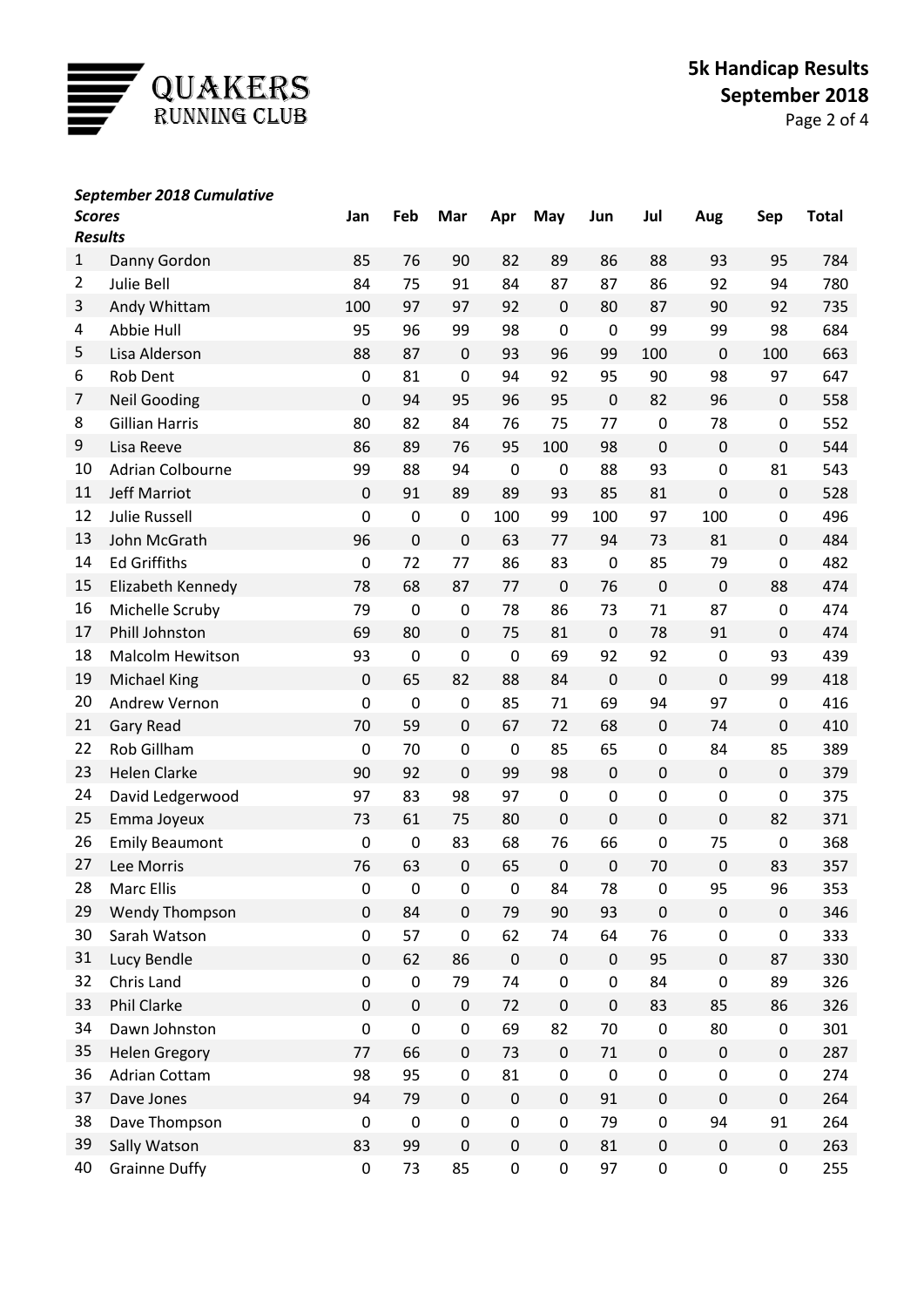

## *September 2018 Cumulative*

| <b>Scores</b><br><b>Results</b> |                      | Jan         | Feb              | Mar         | Apr         | May         | Jun              | Jul              | Aug         | Sep              | <b>Total</b> |
|---------------------------------|----------------------|-------------|------------------|-------------|-------------|-------------|------------------|------------------|-------------|------------------|--------------|
| 41<br>Clare McGrath             |                      | 0           | $\pmb{0}$        | 0           | 0           | 79          | $\mathbf 0$      | 96               | 77          | 0                | 252          |
| 42                              | Kelly Smith          | 0           | $\pmb{0}$        | 88          | 0           | 78          | 83               | $\boldsymbol{0}$ | $\mathbf 0$ | 0                | 249          |
| 43                              | Ian Bond             | 0           | $\pmb{0}$        | $\mathbf 0$ | $\pmb{0}$   | 80          | $\mathbf 0$      | 74               | 89          | $\pmb{0}$        | 243          |
| 44                              | Andrew Dixon         | 0           | 0                | 100         | $\mathbf 0$ | 70          | 0                | 72               | 0           | 0                | 242          |
| 45                              | Olly Moore           | 74          | $\mathbf 0$      | 0           | 64          | $\pmb{0}$   | $\mathbf 0$      | $\boldsymbol{0}$ | $\mathbf 0$ | 78               | 216          |
| 46                              | Helen Spaven         | 0           | 64               | $\pmb{0}$   | 61          | $\pmb{0}$   | 89               | $\pmb{0}$        | 0           | 0                | 214          |
| 47                              | Darren Alderson      | 0           | 69               | $\mathbf 0$ | 70          | $\pmb{0}$   | 72               | $\pmb{0}$        | $\mathbf 0$ | 0                | 211          |
| 48                              | Dale Chapman         | 0           | 60               | 81          | $\mathbf 0$ | $\pmb{0}$   | 67               | 0                | 0           | 0                | 208          |
| 49                              | Lena Rusa            | 72          | 58               | 76          | $\pmb{0}$   | $\mathbf 0$ | $\mathbf 0$      | $\pmb{0}$        | $\mathbf 0$ | 0                | 206          |
| 50                              | Claire Dixon         | $\mathbf 0$ | $\boldsymbol{0}$ | $\mathbf 0$ | $\pmb{0}$   | 97          | $\pmb{0}$        | 98               | 0           | 0                | 195          |
| 51                              | Rebecca Howard       | 0           | 90               | 96          | $\pmb{0}$   | $\pmb{0}$   | $\mathbf 0$      | $\boldsymbol{0}$ | $\mathbf 0$ | 0                | 186          |
| 52                              | Anthony Corbett      | 89          | $\pmb{0}$        | $\mathbf 0$ | $\pmb{0}$   | $\pmb{0}$   | 0                | 89               | 0           | 0                | 178          |
| 53                              | Dave Whittle         | 0           | $\pmb{0}$        | 93          | $\pmb{0}$   | $\pmb{0}$   | 84               | $\boldsymbol{0}$ | $\mathbf 0$ | $\pmb{0}$        | 177          |
| 54                              | Karen Ann Dove       | 92          | 85               | $\mathbf 0$ | $\mathbf 0$ | $\pmb{0}$   | $\mathbf 0$      | $\pmb{0}$        | 0           | 0                | 177          |
| 55                              | Julie Whinn          | 0           | $\mathbf 0$      | 80          | $\mathbf 0$ | 91          | $\pmb{0}$        | $\pmb{0}$        | $\mathbf 0$ | 0                | 171          |
| 56                              | Peter Rowley         | $\mathbf 0$ | $\pmb{0}$        | $\pmb{0}$   | 83          | $\pmb{0}$   | 0                | $\pmb{0}$        | 88          | 0                | 171          |
| 57                              | Dave Todd            | 91          | $\mathbf 0$      | $\mathbf 0$ | $\pmb{0}$   | 0           | $\pmb{0}$        | 79               | $\mathbf 0$ | 0                | 170          |
| 58                              | <b>Brian Dixon</b>   | $\pmb{0}$   | 77               | 92          | $\pmb{0}$   | $\pmb{0}$   | 0                | $\pmb{0}$        | 0           | 0                | 169          |
| 59                              | Richie Payne         | 0           | $\pmb{0}$        | $\pmb{0}$   | $\mathbf 0$ | $\pmb{0}$   | $\pmb{0}$        | 75               | $\mathbf 0$ | 90               | 165          |
| 60                              | Juliette McLaren     | 82          | $\pmb{0}$        | $\pmb{0}$   | 0           | $\pmb{0}$   | 0                | $\pmb{0}$        | 76          | 0                | 158          |
| 61                              | Iain Clyde           | 87          | 67               | $\mathbf 0$ | $\pmb{0}$   | $\pmb{0}$   | $\pmb{0}$        | $\pmb{0}$        | $\mathbf 0$ | $\boldsymbol{0}$ | 154          |
| 62                              | Barbra Barker        | $\pmb{0}$   | $\pmb{0}$        | 0           | $\pmb{0}$   | 73          | 0                | $\pmb{0}$        | 0           | 79               | 152          |
| 63                              | <b>Rebecca Bowes</b> | 0           | $\pmb{0}$        | 74          | 66          | $\pmb{0}$   | $\pmb{0}$        | $\pmb{0}$        | $\pmb{0}$   | $\boldsymbol{0}$ | 140          |
| 64                              | Gemma Marshall       | 0           | $\pmb{0}$        | $\pmb{0}$   | 59          | $\pmb{0}$   | 0                | $\pmb{0}$        | 0           | 80               | 139          |
| 65                              | Claire Chapman       | 0           | 100              | $\pmb{0}$   | $\pmb{0}$   | 0           | $\mathbf 0$      | $\pmb{0}$        | $\mathbf 0$ | $\boldsymbol{0}$ | 100          |
| 66                              | Tom Chapman          | 0           | 98               | $\pmb{0}$   | $\pmb{0}$   | $\pmb{0}$   | 0                | $\pmb{0}$        | 0           | 0                | 98           |
| 67                              | Ty Hankinson         | 0           | $\boldsymbol{0}$ | $\pmb{0}$   | $\pmb{0}$   | $\mathbf 0$ | 96               | $\pmb{0}$        | $\mathbf 0$ | 0                | 96           |
| 68                              | Josephine Wardle     | 0           | 93               | 0           | $\pmb{0}$   | $\mathbf 0$ | $\mathbf 0$      | $\pmb{0}$        | $\mathbf 0$ | 0                | 93           |
| 69                              | <b>Gill Colling</b>  | 0           | $\pmb{0}$        | 0           | 0           | 0           | 0                | 91               | 0           | 0                | 91           |
| 70                              | Sally Singleton      | 0           | $\pmb{0}$        | $\pmb{0}$   | $\pmb{0}$   | $\pmb{0}$   | 90               | $\pmb{0}$        | $\pmb{0}$   | 0                | 90           |
| 71                              | <b>Phil Rutter</b>   | 0           | $\pmb{0}$        | 0           | $\pmb{0}$   | 88          | $\mathbf 0$      | $\pmb{0}$        | $\pmb{0}$   | 0                | 88           |
| 72                              | Dave McLachlan       | $\mathbf 0$ | 86               | $\pmb{0}$   | $\pmb{0}$   | $\pmb{0}$   | 0                | 0                | $\mathbf 0$ | 0                | 86           |
| 73                              | <b>Graham Park</b>   | 0           | $\pmb{0}$        | 0           | $\mathbf 0$ | $\mathbf 0$ | $\pmb{0}$        | $\pmb{0}$        | 86          | 0                | 86           |
| 74                              | Sue New              | 0           | $\pmb{0}$        | $\pmb{0}$   | $\pmb{0}$   | $\pmb{0}$   | 0                | $\pmb{0}$        | $\pmb{0}$   | 84               | 84           |
| 75                              | <b>Fred Tennant</b>  | 0           | $\pmb{0}$        | 0           | $\mathbf 0$ | $\mathbf 0$ | 0                | $\pmb{0}$        | 83          | 0                | 83           |
| 76                              | Kyle Cook            | $\mathbf 0$ | $\pmb{0}$        | $\pmb{0}$   | $\pmb{0}$   | $\pmb{0}$   | 82               | $\pmb{0}$        | $\pmb{0}$   | 0                | 82           |
| 77                              | <b>Stuart Burkin</b> | 0           | $\pmb{0}$        | 0           | $\pmb{0}$   | $\pmb{0}$   | $\boldsymbol{0}$ | $\pmb{0}$        | 82          | 0                | 82           |
| 78                              | <b>Claire Hewitt</b> | 81          | $\pmb{0}$        | $\pmb{0}$   | $\pmb{0}$   | $\pmb{0}$   | 0                | $\pmb{0}$        | $\pmb{0}$   | 0                | 81           |
| 79                              | Diane Lockhart       | $\pmb{0}$   | $\pmb{0}$        | 0           | $\mathbf 0$ | 0           | $\pmb{0}$        | 80               | $\pmb{0}$   | 0                | 80           |
| 80                              | Louise Trainor       | $\mathbf 0$ | 78               | 0           | $\pmb{0}$   | $\pmb{0}$   | 0                | $\pmb{0}$        | 0           | 0                | 78           |